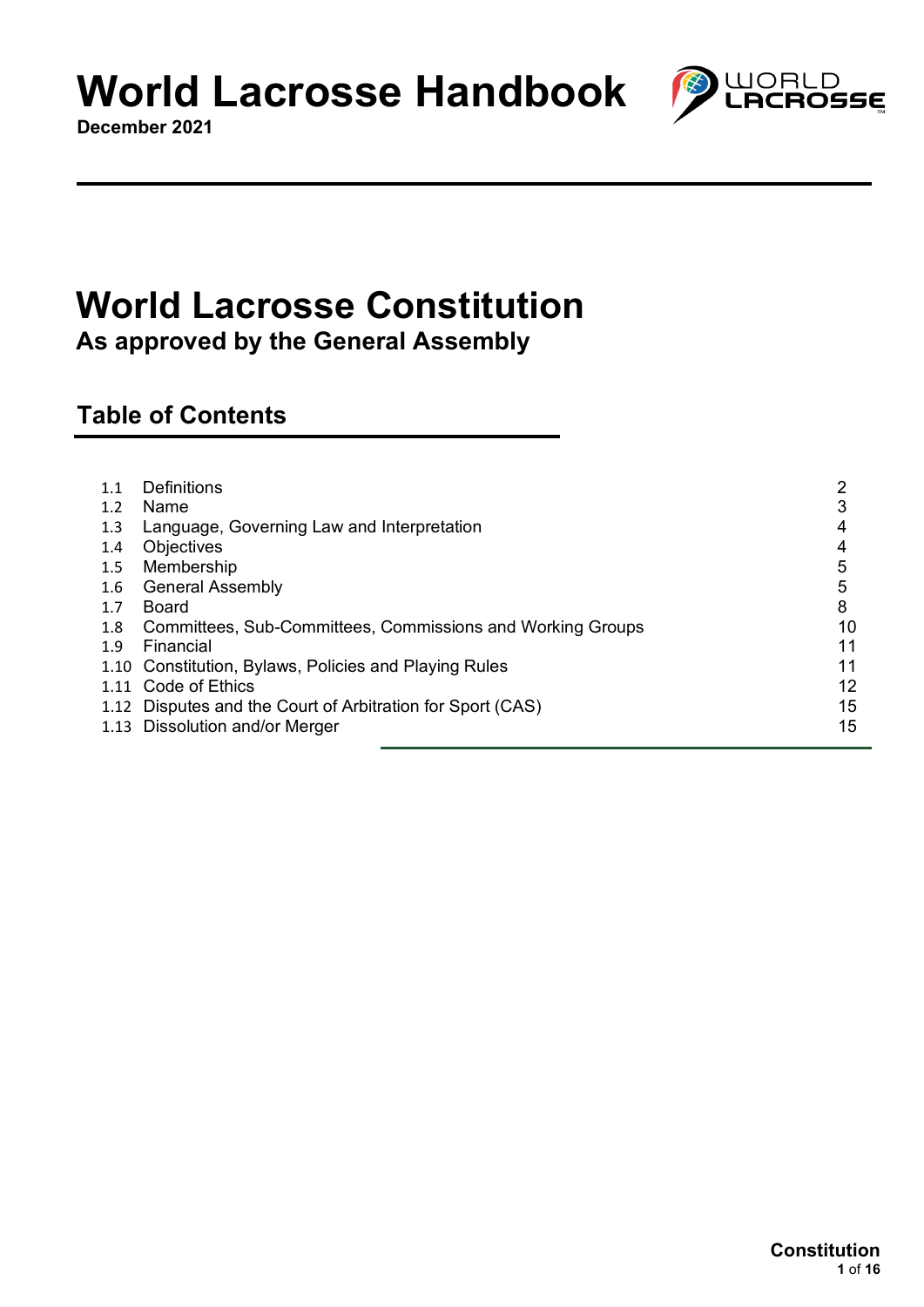

**December 2021**

## **1.1 Definitions**

The following definitions are used throughout the World Lacrosse Handbook:

- 1.1.1 **Affiliate member**: Organizations who align with WL, but do not meet criteria for other categories of membership.
- 1.1.2 **Board**: Reference to Board in this document is to the World Lacrosse Board of Directors unless otherwise stated.
- 1.1.3 **Clarification**: Minor changes to wording for information purposes and/or to improve understanding.
- 1.1.4 **Code of Conduct**: A set of rules, obligations and expectations that members of an organization, and/or those with a specific role within that organization, must follow. Failure to comply with the provisions of a Code of Conduct may result in disciplinary action.
- 1.1.5 **Continental Federations (CFs)**: Generic term for the Continental / Regional bodies that represent a specific geography and are CF Members of WL.
- 1.1.6 **Diversity**: Refers to group social differences such as race/ethnicity, class, gender, sexual orientation, gender preferences, nationality, national origin, abilities/disabilities, or group affiliations (culture, political, religious). The condition of being different or having differences. Fundamental to this understanding are respect and mutual acceptance of such differences and respect of human rights.
- 1.1.7 **Equipment Modification**: Changes to equipment specifications which are measurable.
- 1.1.8 **Equity**: Perspectives and actions that promote fair treatment for all. Support of opportunities to promote equality and equity as conditions that are available to all; and equally matched by efforts to identify and eliminate barriers to equality and equity.
- 1.1.9 **Federation**: All references to Federation in this document should be taken to mean World Lacrosse.
- 1.1.10 **Full member**: NGB that meets WL criteria to govern lacrosse domestically and contribute to regional/global lacrosse development.
- 1.1.11 **General Assembly Delegate:** The officially notified voting representative of a Full Member or Continental Federation member.
- 1.1.12 **General Assembly Observer**: The second representative of a Full or Continental Federation Member and both representatives of Provisional Members and Affiliate members. Observers do not have a vote or voice at the General Assembly.
- 1.1.13 **Inactive member**: Members who have failed to meet WL requirements and whom the General Assembly have determined should become Inactive.
- 1.1.14 **Inclusion**: Practices that include an active, intentional, meaningful and equitable engagement across the diverse lacrosse community. An organizational culture where everyone is visible and has a voice.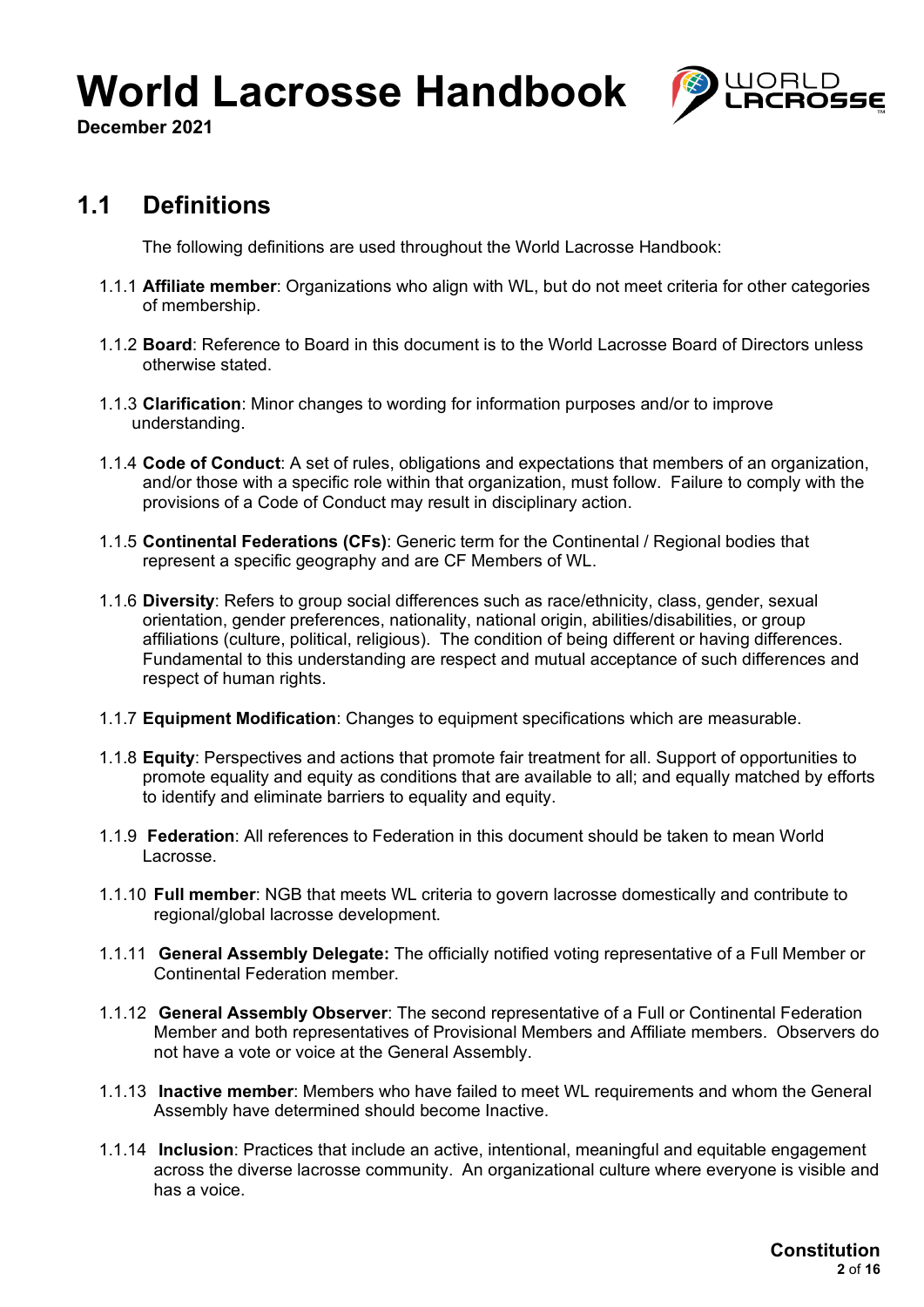

### **December 2021**

- 1.1.15 **Lacrosse**: Lacrosse will include all disciplines, forms and formats of the sport approved by the General Assembly (GA) of the Federation.
- 1.1.16 **Leadership Group**: This is a term used to describe a small group of WL Board and Management staff to take the lead on and progress a specific task, generally in between Board meetings. The group composition will vary according to the nature of the task.
- 1.1.17 **Member**: The generic term "member" is used to denote the collective of Full Member, Provisional Member, Continental Federation Member, Affiliate Member and Inactive Member.
- 1.1.18 **Multi-Sport Event**: A multi-sport event is an organized sporting event, often held over multiple days, featuring competition in many different sports between organized teams of athletes from (mostly) nation-states.
- 1.1.19 **National Governing Body (NGB)**: The organization controlling lacrosse within the member nation.
- 1.1.20 **Not in Good Standing**: A WL Member not in good standing is one whose membership is suspended, cancelled, or otherwise limited by WL.
- 1.1.21 **Policy**: A set of principles and directives which determine the acceptable practices and processes for the conduct of the business of the Federation. Policies are developed in consultation with the Governance Committee with relevant input from Membership and are approved and implemented by the WL Board.
- 1.1.22 **Procedure**: A set of actions which are required for the fulfilment of the various objectives of the Federation, and to ensure compliance with the WL Constitution, Bylaws, Policies, Protocols and Codes of Conduct, or other appropriate administrative, operational or legal instrument.
- 1.1.23 **Protocol**: A set of rules and acceptable behaviors used for designated purposes for specific events, occasions and/or ceremonies.
- 1.1.24 **Provisional member:** New members and/or those who are developing domestic lacrosse governance.
- 1.1.25 **Rules Assembly (RA)**: The RA is the virtual decision-making body for WL playing rules. The quorum, voting entitlements, processes, sector voting and voting majority follow the same constitutional provisions as the General Assembly. Votes on rules will normally take place electronically within 28 days following an RA, but on occasion votes may be taken electronically during an RA if Members agree. Attendees at an RA including one official voting representative and representatives of officials, coaches and athletes and others as each NGB determines.
- 1.1.26 **Sector voting (sector functioning program)**: An established structure (Either Club, University, College and/or School teams playing in a competitive format acceptable to the WL Board).
- 1.1.27 **World Events**: Generic term used to cover the WL World Championships, some of which were previously known as "World Cup".

### **1.2 Name**

1.2.1 The name of the Federation will be World Lacrosse (WL) and is referred to in this Constitution and associated Bylaws as "the Federation".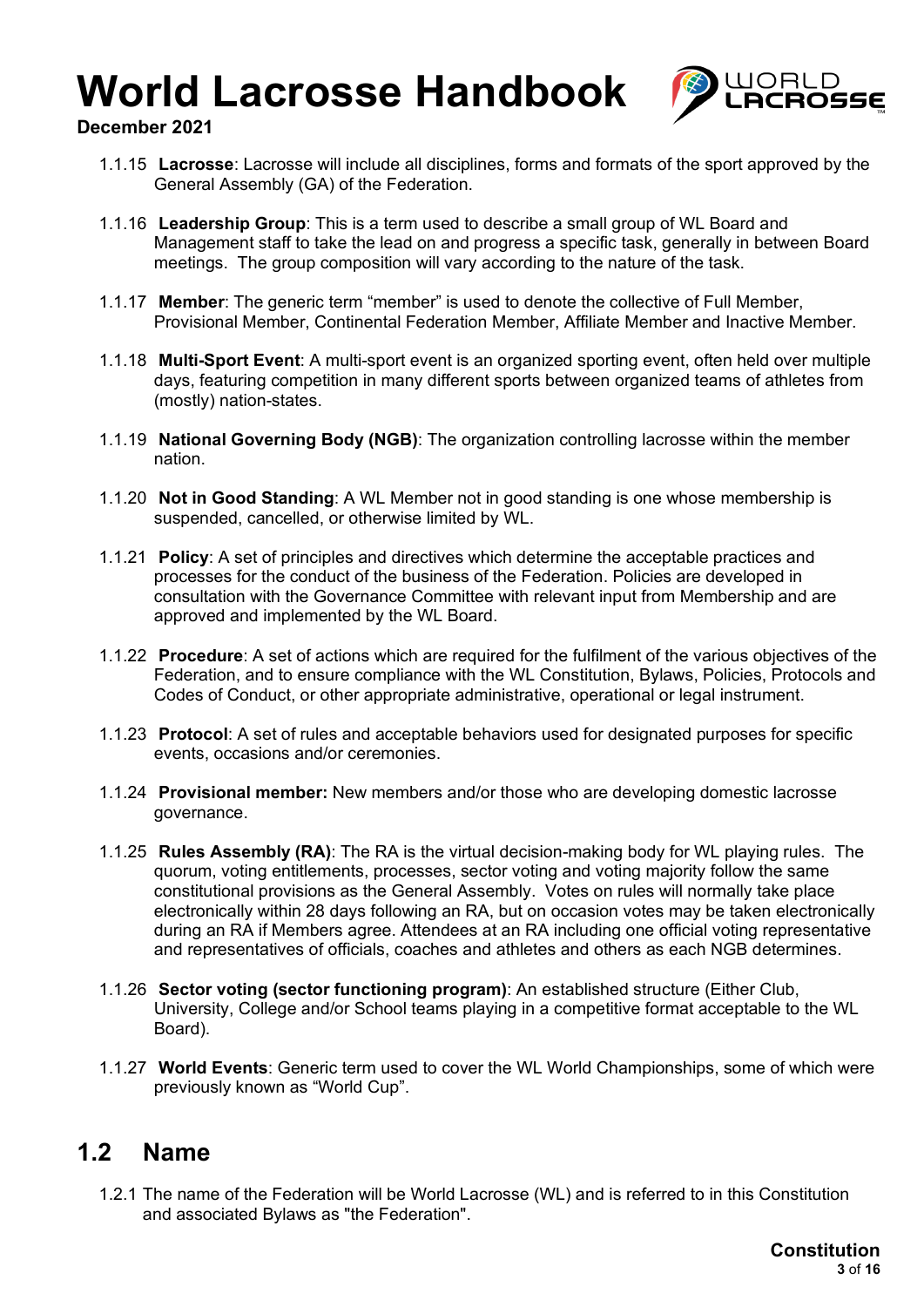

**December 2021**

### **1.3 Language, Governing Law and Interpretation**

- 1.3.1 **Language**: The official language of World Lacrosse is English, and all notices and documentation will be in US English or accompanied by an English translation. All meetings will be conducted in English.
- 1.3.2 **Governing Law**: This Constitution will be governed by and construed in accordance with New York State, United States of America Law.
- 1.3.3 All meetings of the Federation and its committees will be conducted according to the policies and procedures as set-out in the World Lacrosse Handbook, and where relevant, the current version of Robert's Rules of Order.
- 1.3.4 Full Members and Continental Federation Members must be present (in-person or virtually) at a meeting of the GA to exercise their privilege of voting, except as outlined in 1.3.5 for electronic votes. Proxy votes are not permitted.
- 1.3.5 Any vote or ballot may be conducted at a meeting of the Federation or by electronic vote or ballot as outlined in section 1.6 of this Constitution. This applies to both the General Assembly and the Board.

### **1.4 Objectives**

The objectives of the Federation will be to:

- 1.4.1 Coordinate the development of lacrosse throughout the world.
- 1.4.2 Promote lacrosse (as defined in 1.1.13) through specific initiatives.
- 1.4.3 Establish and maintain rules and regulations governing international competition, including playing rules.
- 1.4.4 Establish policies for the operation of international competition and sanction events.
- 1.4.5 Represent Lacrosse on / to other international sports bodies (e.g. Global Association of International Sports Federations (GAISF) / Sport Accord, International World Games Association, International Olympic Committee, Association of Recognized International Sports Federations, etc.).
- 1.4.6 Maintain alliances with lacrosse organizations including Professional Leagues and organizations representing particular forms of lacrosse.
- 1.4.7 Preserve the integrity of all disciplines of lacrosse.
- 1.4.8 Deter alcohol, drug and tobacco abuse in lacrosse.
- 1.4.9 Acquire such property, assets and rights as the Federation believes fit and conducive to the attainment of its objects in such manner and upon such terms as it thinks appropriate.
- 1.4.10 Dispose of the Federation's property, assets and rights in such manner and upon such terms as the Federation may believe conducive to the attainment of its objects.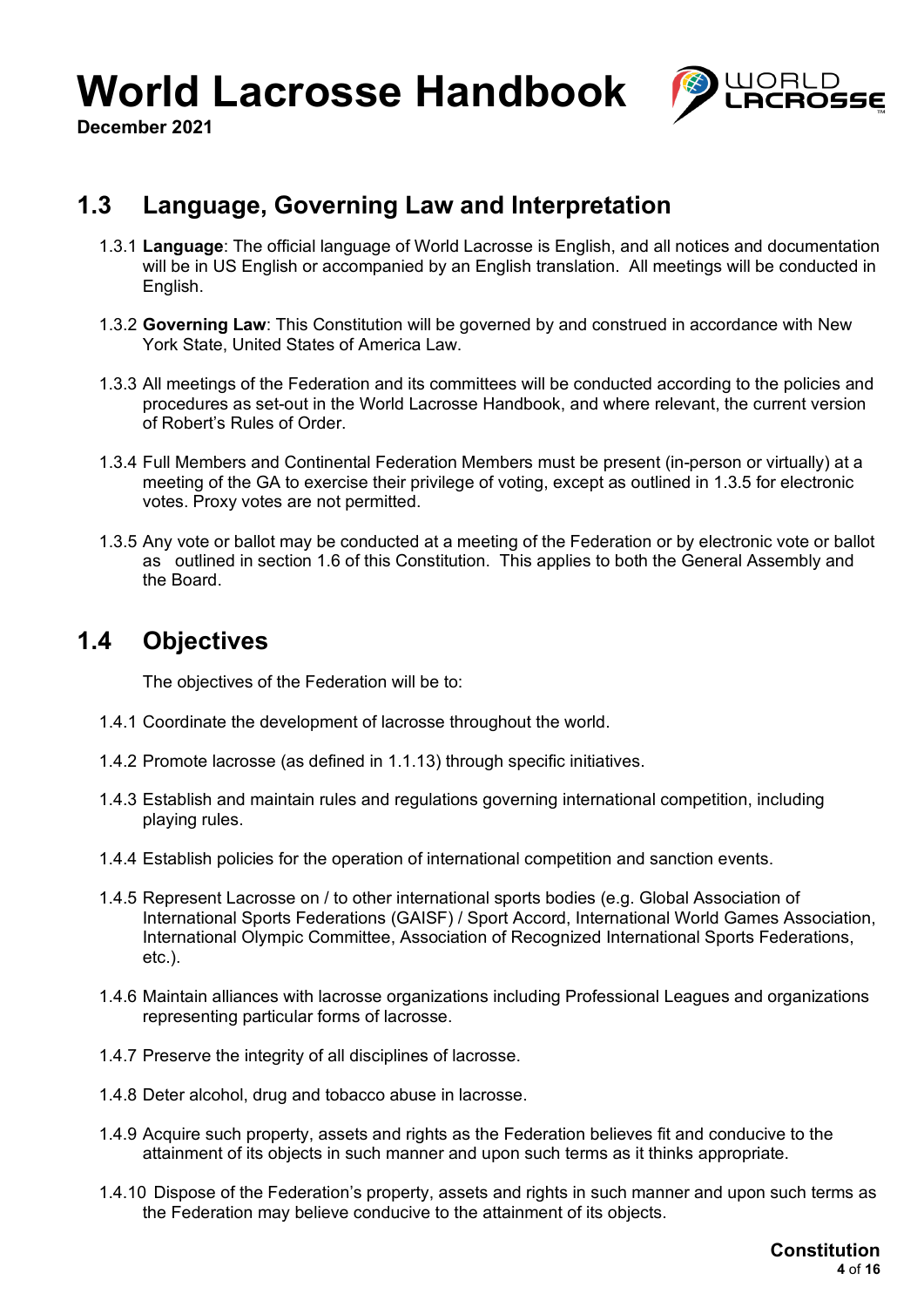

**December 2021**

- 1.4.11 Undertake such obligations and incur such liabilities as the Federation may believe conducive to the attainment of its objects.
- 1.4.12 Do all such things as in the opinion of the Federation are or may be conducive or incidental to the attainment of the above objects.

## **1.5 Membership**

- 1.5.1 The National Governing Body (NGB) for lacrosse in any country or nation will be eligible for membership of the Federation. Only one Association from each country or nation may be a member, and such member will be recognized by the Federation as the only NGB for all lacrosse in such country or nation.
- 1.5.2 Membership may be conferred following the policy, process and criteria set by the General Assembly.
- 1.5.3 Membership categories shall be:
	- 1.5.3.1 Full Member (FM)<br>1.5.3.2 Provisional Membe
	- 1.5.3.2 Provisional Member (PM)
	- 1.5.3.3 Continental Federation Member (CFM)<br>1.5.3.4 Affiliate Member (AM)
	- 1.5.3.4 Affiliate Member (AM)<br>1.5.3.5 Inactive Member (IM)
	- Inactive Member (IM)
- 1.5.4 Any member may resign from membership of the Federation by giving notice in writing to the President or Finance and Governance Director, but such member will remain liable for all monies due by the member to the Federation at the time of ceasing to be a member.
- 1.5.5 The Federation may place any condition to or refuse to continue the membership of a member by a resolution passed by a majority of at least two thirds of votes cast. Such motion will only be considered provided that a minimum of two (2) months' notice of motion has been provided to all members, and the Board, and that the member has the opportunity to make written representation to all members, and the Board, and personal representation at a meeting of the General Assembly to consider the motion.
- 1.5.6 Failure of a Full Member or Continental Federation Member to meet their membership obligations, as set out in the WL Handbook, without reasonable cause, and following due process, will cause the General Assembly to consider a resolution to refuse to continue the membership of that Member, to place any condition deemed necessary or to place that member in the Inactive Member category.
- 1.5.7 There is an expectation, but not a specific requirement, that a Provisional Member or Affiliate Member will attend General Assemblies. Potential new Provisional Members or new Affiliate Members will be invited as guests in the year of considering joining. Provisional Members who do not meet their membership obligations may also be considered for and be placed in the Inactive Member category.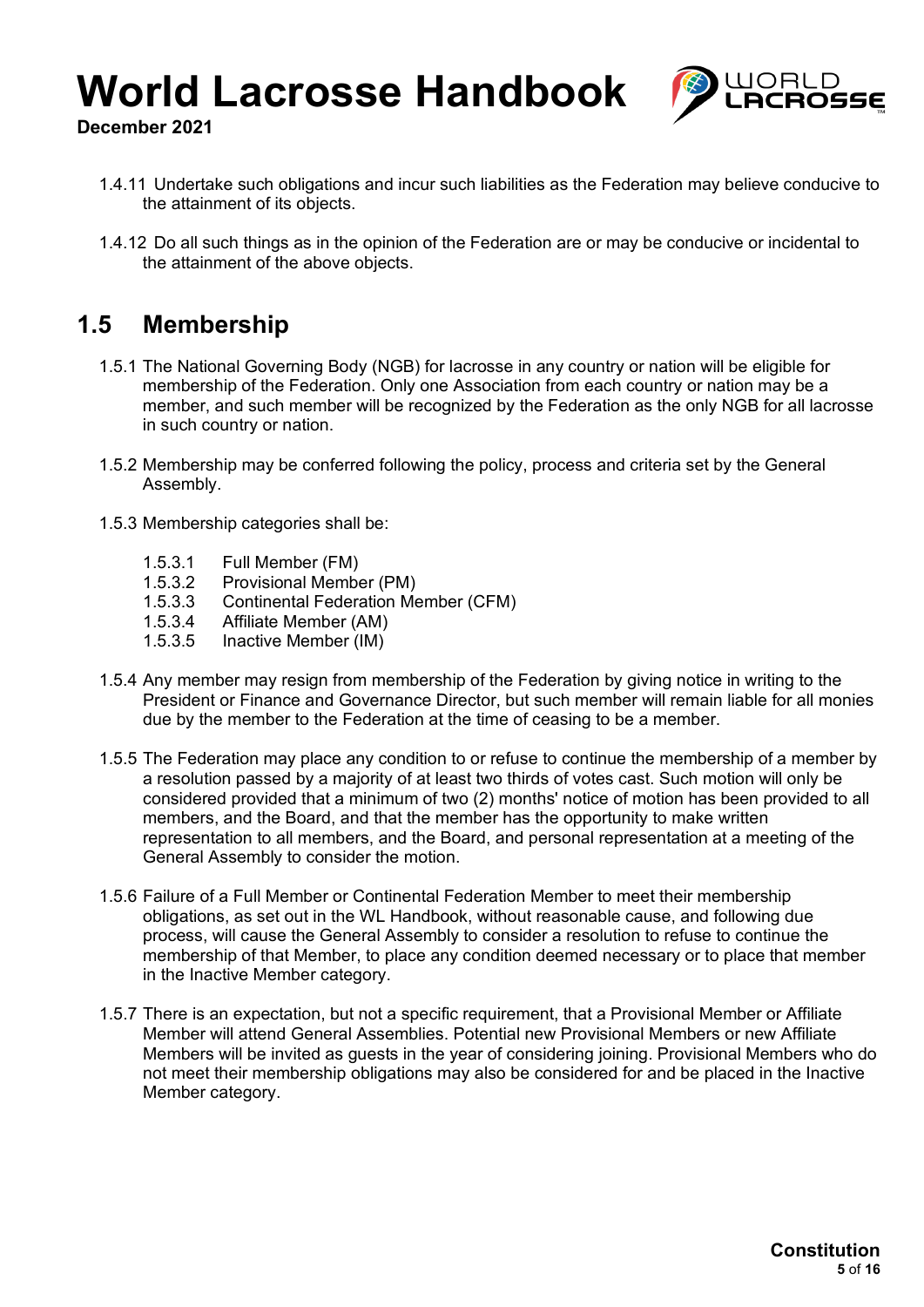

**December 2021**

## **1.6 General Assembly**

- 1.6.1 Structure
	- 1.6.1.1 The General Assembly (GA) consists of the Membership, the Board, the Athletes Commission and Lifetime Award holders (Lifetime Award holders are entitled to attend General Assembly meetings but are not entitled to vote). The President will act as the chair of the General Assembly.

#### 1.6.2 Role

- 1.6.2.1 Elect the Directors of the Board that have been nominated for Elected Board positions.
- 1.6.2.2 Vote on Constitution and Bylaw changes.
- 1.6.2.3 Rule changes will be voted on in a separate Rules Assembly (RA) and will be subject to sector voting.
- 1.6.2.4 Membership will have the opportunity to comment on relevant Policies through the Governance Committee before they are approved and implemented by the Board.
- 1.6.2.5 Approve the Strategic Plan.
- 1.6.2.6 Approve the forward (generally 2-4 year period) budget and authorize the Board to oversee the annual budget.
- 1.6.2.7 Delegate day-to-day operations to staff through the Board.
- 1.6.2.8 Oversee Board activity and performance.
- 1.6.2.9 Receive and review reports from the Board.
- 1.6.2.10 Delegate to the Board the responsibility of determining the structure of the Committees, Sub-Committees, Commissions and Working Groups needed to effectively govern World Lacrosse.
- 1.6.2.11 Set policies and criteria for acceptance of new members.
- 1.6.2.12 Agree acceptance of new members.
- 1.6.2.13 Agree the conditions and responsibilities of membership.
- 1.6.2.14 Review quarterly financials and receive a copy of the annual audited financial statements when the reports are issued.
- 1.6.2.15 Approve the Auditors when proposed by the Board of Directors. The Federation will review the Auditors at least every three (3) years.

#### 1.6.3 Meetings

1.6.3.1 The General Assembly will meet annually or as determined by the membership and the meeting should be held virtually, except for every third year, which will be held in person at a WL World Championship. Virtual General Assemblies will be held in October/November of each relevant year.

#### 1.6.4 Attendance

- 1.6.4.1 All Full Members and Continental Federation Members are entitled to appoint one delegate and may have one observer in attendance (in-person or virtually) at a General Assembly. Provisional and Affiliate Members are expected to attend.
- 1.6.4.2 The name of the delegate and any observer must be submitted to WL at least 30 days before a meeting of the General Assembly.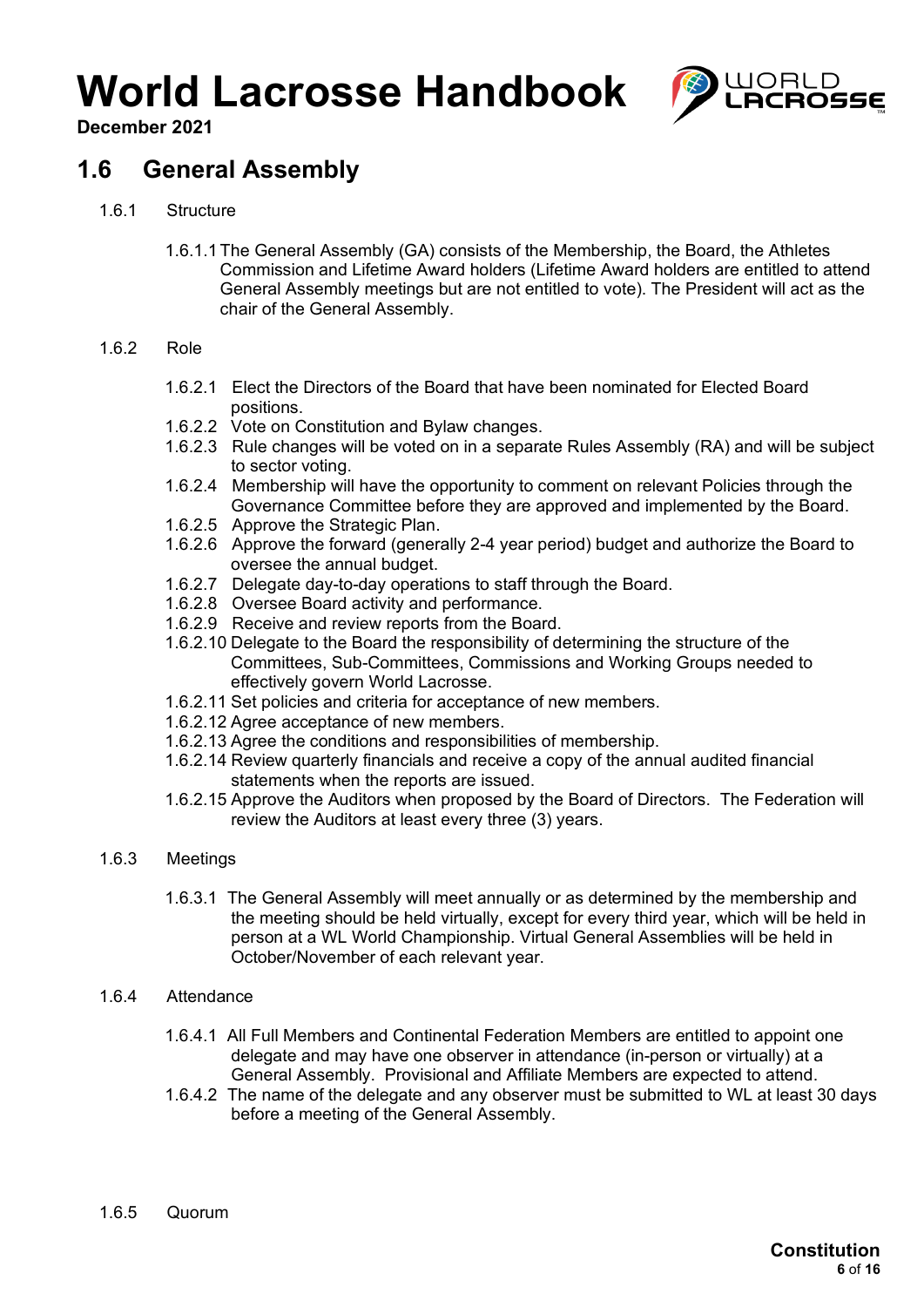

**December 2021**

- 1.6.5.1 The Quorum will be one third rounded up of the eligible voting members in attendance (in person or virtual) or participating in an electronic vote.
- 1.6.6 Voting

Those entitled to vote are:

- 1.6.6.1 Full Members and Continental Federation Members (one vote per Full Member and Continental Federation Member) in good standing.
- 1.6.6.2 The previously named delegate must cast the Full Member and Continental Federation Member vote.
- 1.6.6.3 The Athletes' Commission will have one vote cast by either the Chair or Vice Chair of the Athletes' Commission.
- 1.6.6.4 The Board will have one collective vote, most likely this will be cast by the Finance and Governance Director. The Chair [most likely the President] will have a casting vote in the event of a tie.
- 1.6.7 Voting Process: The Member vote must be cast by the NGB delegate declared prior to any vote. In the event of a tie the Chair [most likely the President] will have a casting vote.
- 1.6.8 Constraints
	- 1.6.8.1 A Board member may not also represent their country within the General Assembly.
	- 1.6.8.2 A person can only exercise one vote.
	- 1.6.8.3 A Board member may "step down" from their position to speak against a Board recommendation but may not vote as a Full Member delegate.
	- 1.6.8.4 A Full Member and Continental Federation Member placed into the Inactive Member category will not be entitled to vote.
- 1.6.9 Sector Voting
	- 1.6.9.1 On specific matters covering Rules, Officiating and Competition, only those Full Members who have a functioning program in that specific version of lacrosse will be entitled to vote.
	- 1.6.9.2 Proposals for sector specific voting must be submitted to the Board for approval to ensure they do not conflict with other sectors or conflict with risk management or finances of the Federation otherwise a full GA consideration will be appropriate.
	- 1.6.9.3 For a sector specific vote the quorum will be one third rounded up of the eligible (for that sector) Full Members.
	- 1.6.9.4 Currently there are five sectors:
		- ●Men's Field
		- ●Women's Field
		- ●Men's Box
		- ●Women's Box
		- ●Sixes
	- 1.6.9.5 Criteria for Sector Voting

To be eligible to vote in the relevant sector the member must meet the following criteria:

- ●Administration a dedicated person (e.g. committee chair / director) or sector / division / chapter for women's / men's / box / sixes lacrosse, formally identified to receive correspondence via the member advised primary contact point.
- ●Playing A minimum of 18 players
- Coaching A minimum of 2 coaches A pathway for coaches from junior to national coaching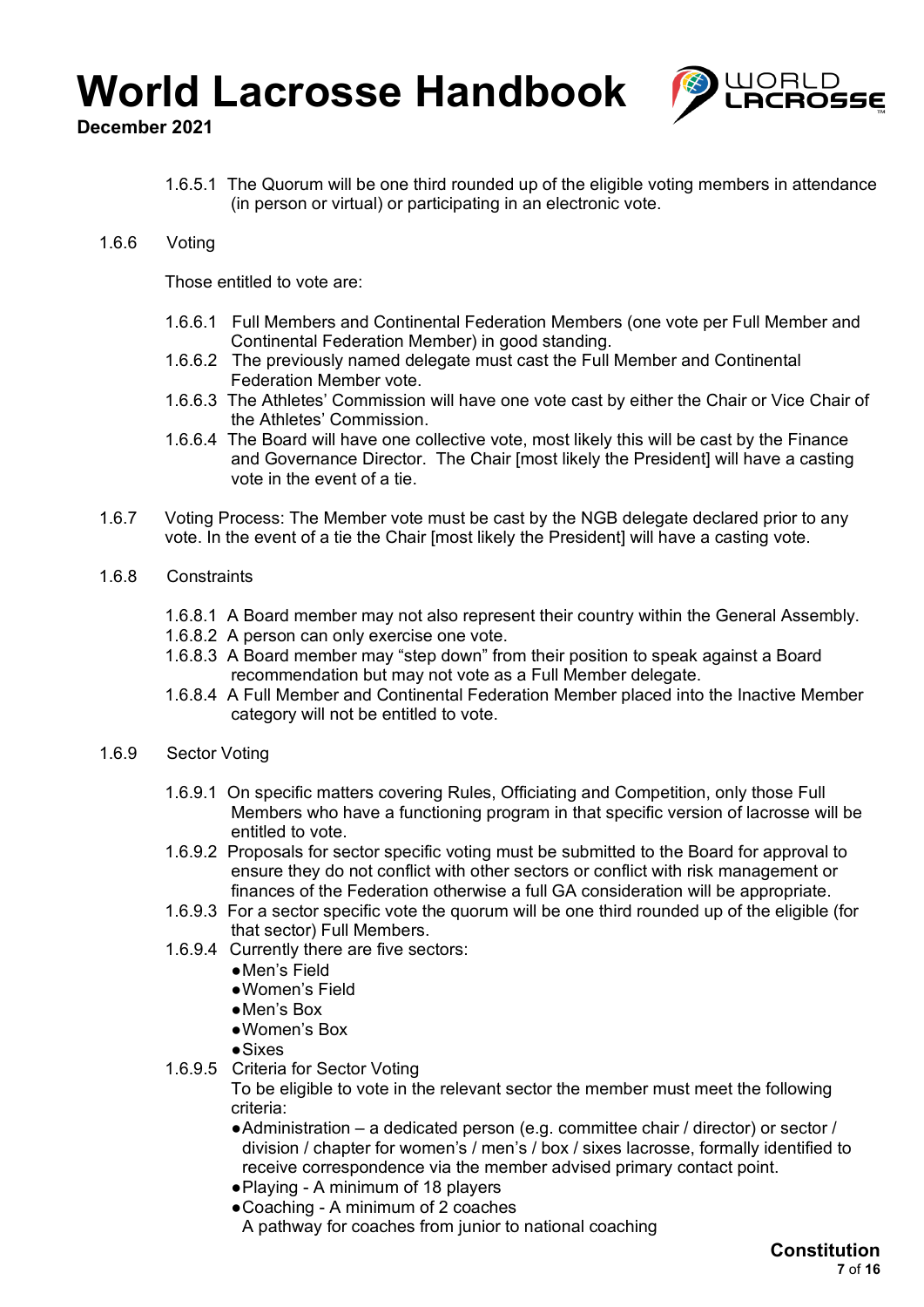

**December 2021**

- ●Officiating A minimum of 2 officials
- A pathway for officials from junior to national representation.
- ●Competition A structured domestic competition e.g. school, youth, university or club teams
- At least 2 of the following 3 met:
- ●Competed in 1 WL or a WL recognized event
- Competed against a WL member in at least 2 organized matches
- ●Hosted a WL or WL recognized event
- 1.6.10 Voting Majority
	- 1.6.10.1 On all matters related to the Constitution, Bylaws, Membership and Playing Rules, the majority must be at least two thirds of those present (in person or virtual) at a quorate meeting, who are eligible to and cast a vote, recording a vote in favor.
	- 1.6.10.2 For clarity it should be noted that an abstention is not considered as a cast vote.
	- 1.6.10.3 For all other matters, at a quorate meeting, a simple majority (of the eligible voters who cast a vote) is sufficient.
	- 1.6.10.4 In the event of a tie or deadlock the chair will have a casting vote.

### **1.7 Board**

Except as otherwise provided in this Constitution all corporate powers and authority to conduct business affairs will be exercised by, or under the authority of the WL Board.

#### 1.7.1 Structure

- 1.7.1.1 The Board of the Federation will be comprised of positions as determined by the Board of Directors. Section 1.4 of the Bylaws (World Lacrosse Board Composition) includes the list of specific Board roles.
- 1.7.1.2 The Board structure will be such that the number of elected voting members will be greater than that of the appointed/otherwise selected voting members.
- 1.7.1.3 Elections for Board members are held during a General Assembly. Successful candidates will normally take up their position and duties one month after the General Assembly, or after all World Events (World Lacrosse and Multi-Sport Events) in that year are completed, whichever is the later, to avoid disruption to planning of and representation at World events in any given year. Exceptionally, the Board may agree to bring forward the start date by agreement with all parties involved.
- 1.7.1.4 Terms of office for appointed Board members are determined by the Board according to the specific needs of the positions.
- 1.7.1.5 Independent Directors once appointed are voting Board members and subject to the same terms and conditions as all other Board members including declaration of any conflicts of interest and acceptance of the code of conduct. Terms of office will be decided by the Board.
- 1.7.1.6 The GA will be advised of all appointed Board members and their terms of office.
- 1.7.1.7 Members of staff may also participate in Board meetings with voice but no voting privileges (except the CEO who is a member of the Board and who has voting privileges on the Board).
- 1.7.1.8 Specific roles and role descriptions/titles of Board Members going forward may change, under Board direction, to suit identified needs.
- 1.7.2 Role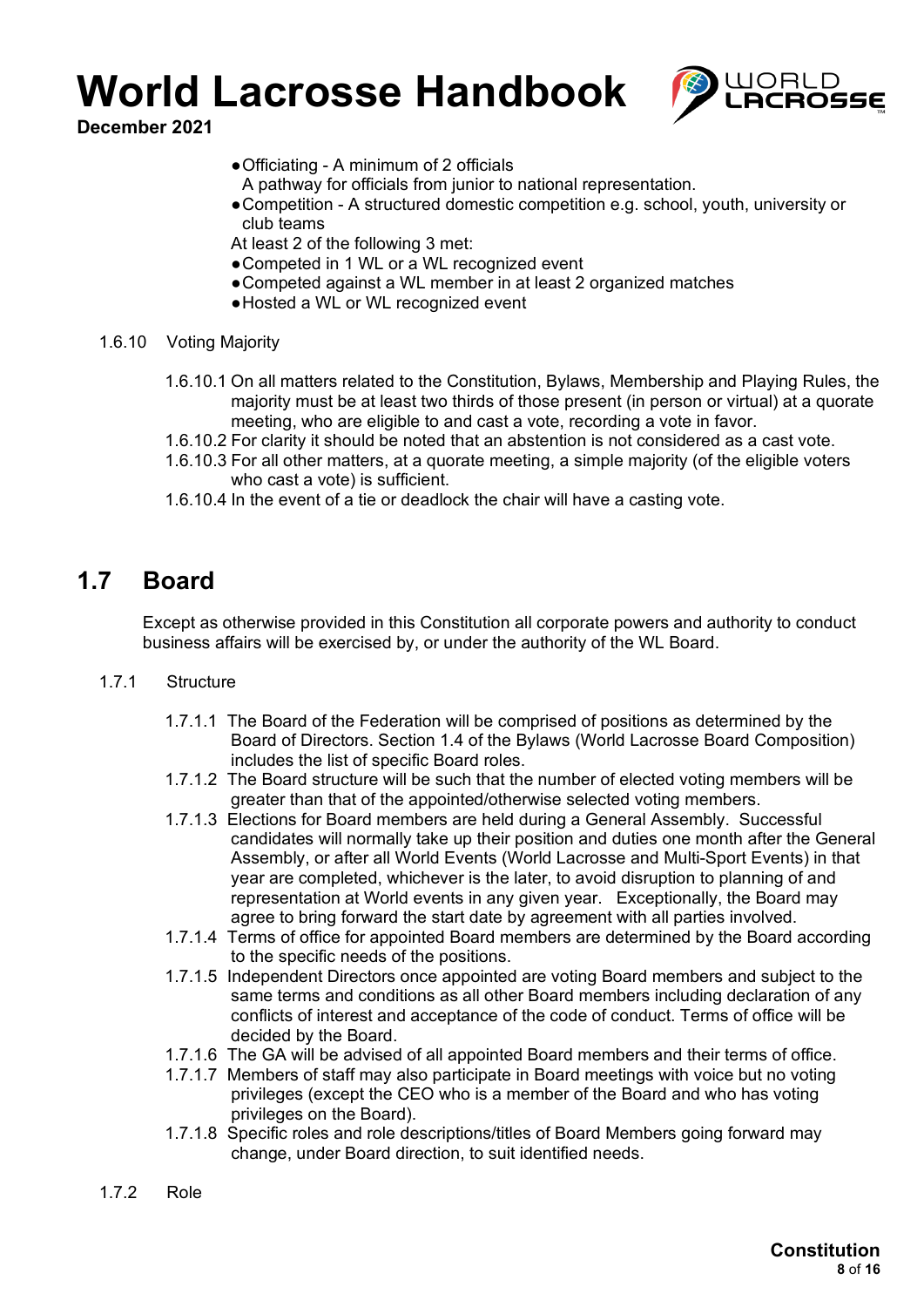

**December 2021**

- 1.7.2.1 The Board will have and may exercise all of the powers and authority of the General Assembly, in between meetings of the General Assembly, in the management and governance of the Federation. The WL Board will represent the interests of the WL membership by providing strategic direction, guidance and management oversight. The Board will also select, manage and evaluate the performance of a Chief Executive Officer (CEO) who will be empowered to engage and manage additional staff subject to Board approval.
- 1.7.2.2 The role of the Board is to:
	- a) Report on the activities that have occurred since the last General Assembly and to keep the membership informed of significant matters.
	- b) Prepare, seek approval and implement, the Strategic and Operational plans and monitor progress.
	- c) Provide the fiduciary responsibility of oversight of a forward budget.
	- d) Develop policies in consultation with the Governance Committee and with relevant input from the membership and approve and implement those policies.
	- e) Oversee communications with members and external stakeholders.
	- f) Appoint Chairs of the Committees and review the Committees work.
	- g) Select and approve Hosts for International Events.
	- h) Determine whether an applicant country meets the criteria and policies set by the General Assembly and then propose acceptance to the membership.
	- i) Prepare audited accounts on an annual basis and review with the membership.
	- j) Exercise due diligence, including risk management, ensuring compliance with statutory and legal obligations (e.g. employment and tax law and general and Directors and Officers Liability).
	- k) Review and recommend auditor appointments.
	- l) Approve contractual agreements in compliance with approved delegated authorities.
	- m) Oversee and monitor the agreed anti-doping rules and policies.
	- n) Ensure that the Code of Ethics (section 1.11 of this Constitution) is met at all times.
	- o) Record and manage any conflicts of interest on a regular basis. The annual summary of Declared Conflicts of Interest will be published on the World Lacrosse website. Declarations of any new conflicts will be made at each meeting of the Board.

### 1.7.3 Meetings

- 1.7.3.1 The Board will normally hold a minimum of four meetings per year (face to face or electronically) with additional calls as needed.
- 1.7.3.2 The Board will be chaired by the President or in their absence by the Vice President. If neither is present, then the Board will decide.

### 1.7.4 Quorum

- 1.7.4.1 The Quorum will be 50% plus one (1) of the Board Members.
- 1.7.5 Voting
	- 1.7.5.1 Each Board Member, except Legal Counsel, may vote.
	- 1.7.5.2 Resolutions will be decided by simple majority.
	- 1.7.5.3 In the event of a tie or deadlock the Chair will have an additional (casting) vote.
	- 1.7.5.4 For electronic votes within the WL Board the response period will be 15 days however this may be reduced to a shorter period if a matter of critical urgency.

### **1.8 Committees, Sub-Committees, Commissions and Working Groups**

**Constitution 9** of **16**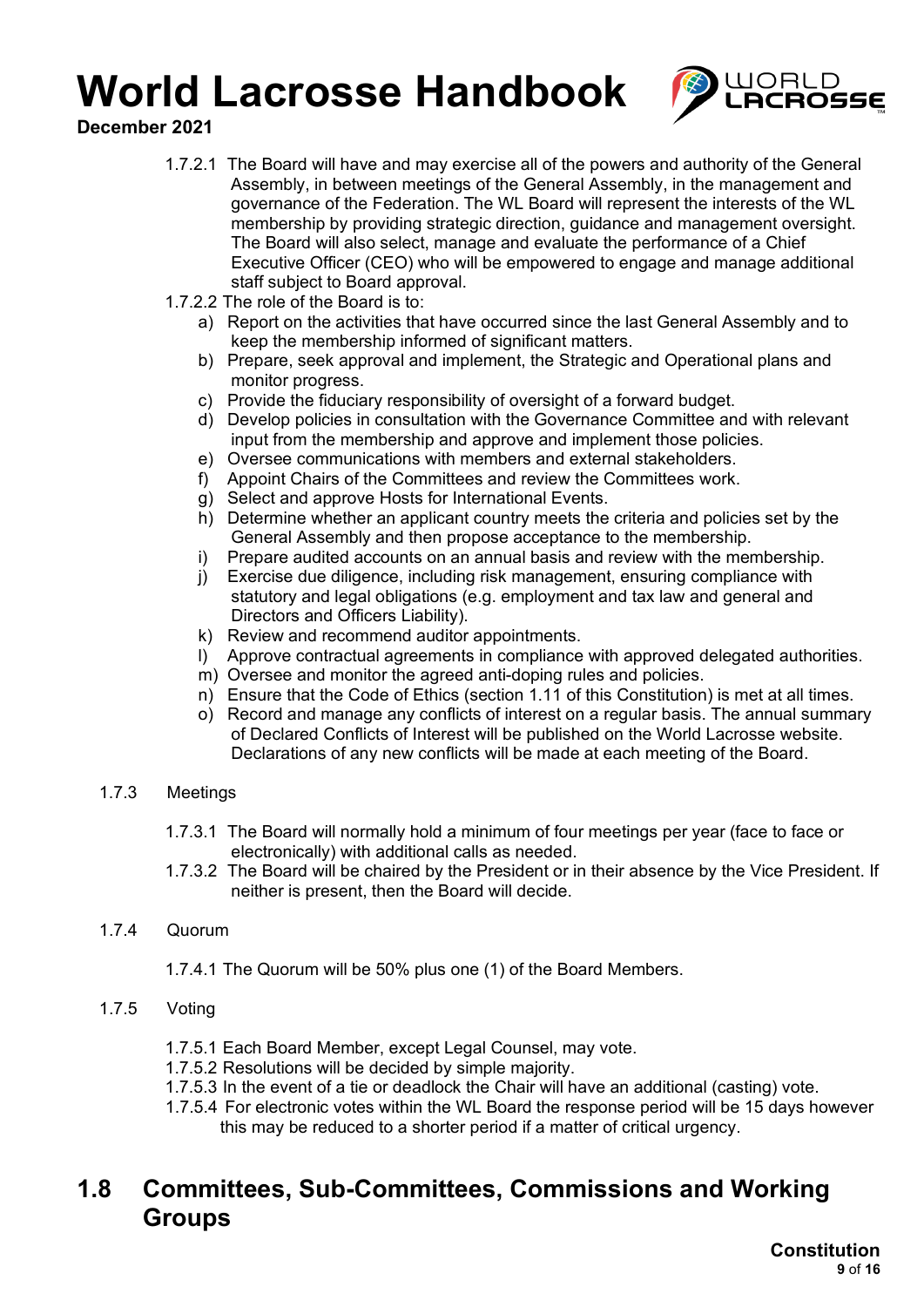

**December 2021**

- 1.8.1 The Board will establish Committees, Sub-Committees and Commissions. The membership, composition and Terms of Reference, and the frequency and conduct of meetings, will be determined by the Board, the members, and by those Committees, Sub-Committees and Commissions, subject to the approval of the Board. The Terms of Reference of all such Committees, Sub-Committees and Commissions must be published and publicly available.
- 1.8.2 The Board will establish any and all Working Groups, which are temporary groups normally designed to address particular issues or circumstances. The membership, composition and Terms of Reference, and frequency and conduct of meetings of any such Working Group, will be determined by the Board in consultation with the members of any such Working Groups. The Terms of Reference will normally be published unless deemed confidential by the Board because of the nature and business of the Working Group. Working Groups are not generally decision-making bodies.
- 1.8.3 A Committee, Sub-Committee or Commission Chair is responsible for communicating its activities to the Board and World Lacrosse members. The Board provides oversight of and direction to each Committee, Sub-Committee and Commission based on the strategic priorities of World Lacrosse. Committee Chairs are also responsible for participating in the budget process and effectively managing budget allocations. Committees, Sub-Committees and Commissions are not generally decision-making bodies.
- 1.8.4 Committee, Sub-Committee and Commission Chairs nominations may be made by World Lacrosse members, Board members and individuals and the relevant Board member will make a recommendation to the Board for appointment.
- 1.8.5 Working Groups will be set up as required and Chairs will be nominated by Board Members who will advise the Board of the Working Group remit and timescales.
- 1.8.6 Committees, Sub-Committees, Commissions and Working Groups will normally meet electronically or in association with another event and will not incur travel expenses unless agreed by the Board as part of the annual budget.
- 1.8.7 Geographic diversity on Committees, Sub-Committees, Commissions and Working Groups should be achieved.
- 1.8.8 Gender diversity on Committee, Sub-Committee, Commission and Working Group membership should be achieved.
- 1.8.9 No more than 50% of Committee, Sub-Committee, Commission or Working Group members, including the Chair, may be from the same member.
- 1.8.10 Rules Sub-Committees must include non-Officiating representation.
- 1.8.11 Terms of Office on any individual committee will normally be for two (2) x four (4) year consecutive appointments with a requirement to stand down from that committee for one year. Exceptionally, a person subsequently appointed as Committee Chair does not have to stand down from that committee and will have a new set of consecutive Terms of Office available.
- 1.8.12 From time to time the Board may agree that any Committee, Sub-Committee, Commission or Working Group may benefit from external advice and membership and agree appointments to those groups for specific terms of office and role.
- 1.8.13 **Committee / Sub-Committee / Commission / Working Group Meetings**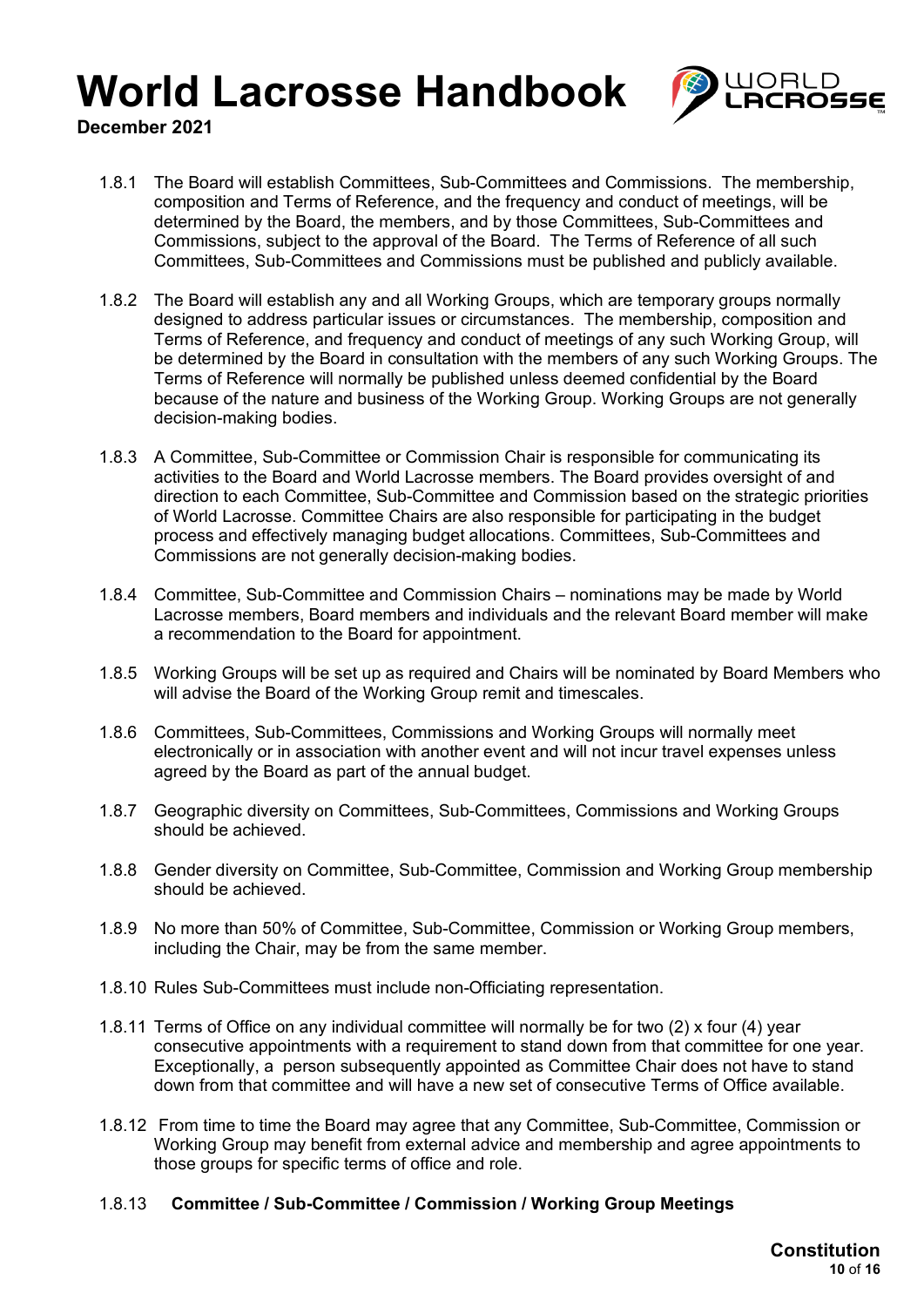

**December 2021**

- 1.8.13.1 The Chair of each Committee / Sub-Committee / Commission / Working Group will preside as Chair of every meeting of the relevant Committee / Sub-Committee / Commission / Working Group. In their absence or if they are unwilling to act, the Committee / Sub-Committee / Commission / Working Group members present may choose one of their members to act.
- 1.8.13.2 No resolution will be put to vote at any meeting of any Committee / Sub-Committee / Commission / Working Group unless a majority of Committee / Sub-Committee / Commission / Working Group members are present at the time the resolution is so put.
- 1.8.13.3 At any meeting of any Committee / Sub-Committee / Commission / Working Group a resolution put to vote will be decided on a show of hands unless, before the show of hands, a poll is demanded by the chair or by at least two Committee / Commission / Working Group Members.

## **1.9 Financial**

- 1.9.1 The financial year of the Federation will commence on January 1 and end on December 31, in each year.
- 1.9.2 All sums payable to the Federation will be received by the nominated staff members and deposited in a bank account approved by the Board.
- 1.9.3 All members will pay such subscription and other fees as may from time to time be prescribed by the Federation. Any Member who has not paid in full all subscriptions and fees within ninety (90) days from notification of the subscription or fee will not be entitled to participate in any of the Federation events or vote at the Federation meetings. This may result in loss of membership and a change in status to Inactive Member.
- 1.9.4 The travel and accommodation costs for delegates to the General Assembly will be the responsibility of the member.
- 1.9.5 An annual examination of the accounts of the Federation will be undertaken by qualified and independent auditors and their findings will be reported by the Finance and Governance Director to the members. The auditors will be recommended by the Board to the membership for approval every three years.

## **1.10 Constitution, Bylaws, Policies and Playing Rules**

- 1.10.1 The General Assembly may make, repeal and amend the Constitution and Bylaws for the furtherance of the objects of the Federation and for the conduct of its business. It is essential that the World Lacrosse Handbook is considered in its entirety as containing all formal provisions for the conduct of all World Lacrosse business.
- 1.10.2 **Policies**: Members will have the opportunity to propose and contribute to Policies, through the Governance Committee, which will oversee a process to determine the approval pathway for all policies, including where approval by the General Assembly may be required.
- 1.10.3 **Amendments**: Proposed amendments to the Constitution and Bylaws must be advised in writing to the Finance and Governance Director at least ninety (90) days prior to any meeting of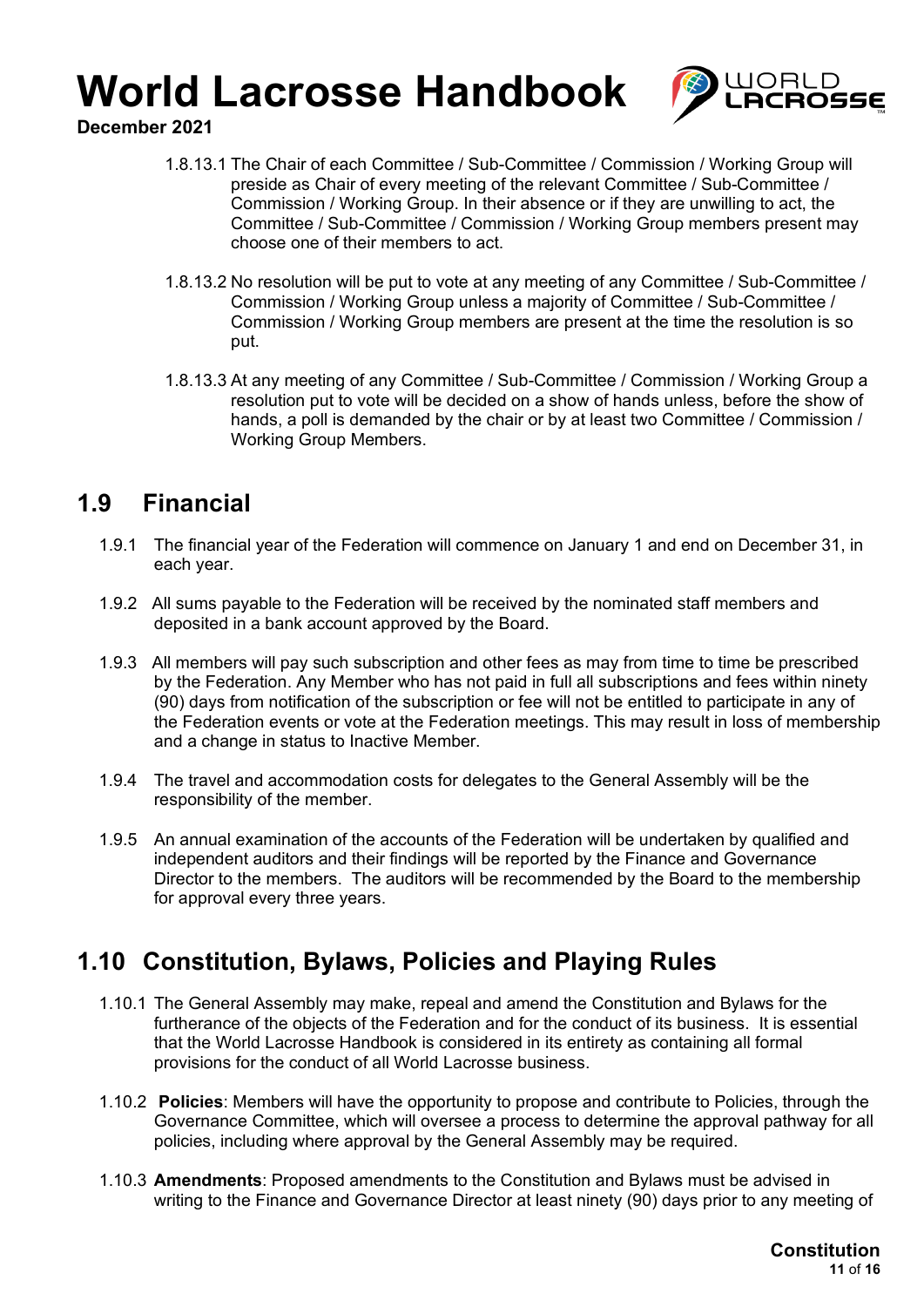

**December 2021**

the General Assembly. Those proposed amendments will be circulated to Board and members at least sixty (60) days before the date of the meeting.

- 1.10.4 Proposed changes to the Playing Rules must be submitted in accordance with the Rules Change Process approved in 2021 and will need to be submitted to the WL Rules Committee Chair, with proposals seconded by a Member from another Continental Federation region. The timelines for the rule changes are different from those of the General Assembly and proposed rule changes must be submitted in January of each calendar year.
- 1.10.5 Amendments require a majority vote of at least two thirds of votes cast at a quorate meeting. Proposed amendments for which proper notice has not been given, but which have been discussed and agreed at a meeting of the General Assembly, may be determined by postal/electronic ballot as outlined in section 1.6. In addition, any other General Assembly business may be determined by postal/electronic ballot.
- 1.10.6 The General Assembly will establish and maintain policies that direct the conduct of all World Events. Management staff will be responsible for operations and for managing the specific activities of all World Events, bidding process (recommendation of event hosts to the Board), sponsorship / broadcasting rights and all contract negotiations in liaison with the Competition Director and relevant committees.
- 1.10.7 **Playing Rules**: The Playing Rules of the disciplines of lacrosse may be amended from time to time by the WL Rules Assembly.

## **1.11 Code of Ethics**

1.11.1 It is the aim of World Lacrosse (WL), its member associations and all those involved in lacrosse to represent and promote the highest possible ethical values within the sport. WL is committed to the Olympic Charter and its fundamental principles. In furtherance of this aim the WL Board has adopted this Code of Ethics based on the principles and rules of the IOC Code of Ethics. At all times WL, and event participants within the framework of events organized and/or recognized and approved by WL, will endeavor to represent the principles of the Code of Ethics. This Code of Ethics applies to the WL Board, Committee/Sub-Committee/Commission/Working Group Chairs and members, WL staff (including consultants, agents and any person acting on behalf of WL), WL members (National Governing Bodies and Continental Federations) and to all participants in WL events in any capacity whatsoever, in particular athletes and the athlete's entourage.

### 1.11.2 **EQUALITY and DIGNITY**

- 1.11.2.1 Safeguarding the dignity of the individual is a fundamental requirement of Olympism.
- 1.11.2.2 There will be no discrimination between the participants on any basis listed in the WL Protected Class List shown in 1.11.2.8.
- 1.11.2.3 All doping practices at all levels are strictly prohibited. The provisions against doping in the World Anti-Doping Code will be scrupulously observed.
- 1.11.2.4 All forms of harassment of participants are prohibited.
- 1.11.2.5 All forms of participation in, or support for betting related to WL events, and all forms of promotion of betting related to WL events are prohibited.
- 1.11.2.6 Participants in WL events must not, by any manner whatsoever, infringe the principle of fair play, show non-sporting conduct, or attempt to influence the course or result of a competition, or any part thereof, in a manner contrary to sporting ethics.
- 1.11.2.7 WL and the relevant parties will seek to ensure the athletes' conditions of safety, wellbeing and medical care favorable to their physical and mental equilibrium.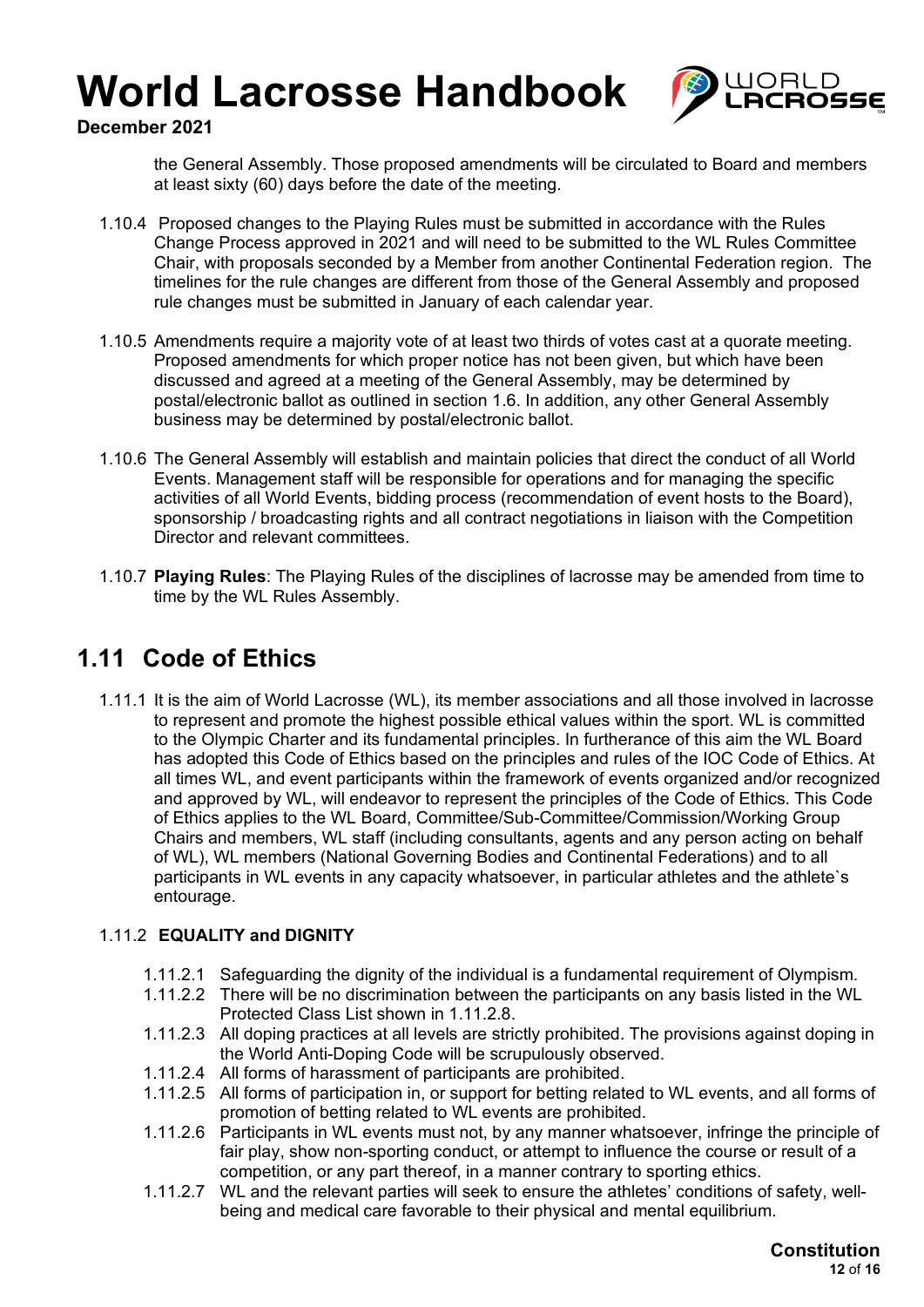

**December 2021**

- 1.11.2.8 The **WL Protected class list** includes race, ethnicity, sexual or romantic orientation, gender (including gender identity and gender expression), trans status, age, family status, including marriage or pregnancy status, differences in ability including neurodiversity, nationality, national origin, language, education, socio-economic status or religious or non-religious beliefs.
- 1.11.2.9 In documentation the use of exclusionary statements such as 'including but not limited to' or 'at the discretion of.' should be avoided.
- 1.11.2.10 **WL DEI statement**. WL is committed to the belief that our world must be inclusive in its diversity, visionary in its approach to equal opportunities in sports participation for all and pioneering in seeking equitable outcomes for all our stakeholders. Through our engagement in the sport of lacrosse, internationally and regionally, we must be the voice of Diversity, Equity and Inclusion for our athletes, coaches, staff and volunteers all over the world. We accomplish this by engaging in a robust and broad dialogue with our NGBs, CFs, committees and key organizations, and in acting as a role model for Diversity, Opportunity and Inclusion for our members.
- 1.11.2.11 **Enacting the WL DEI statement**: To achieve the WL DEI statement, we recognize that the process requires a long-term commitment to process improvements, identification of barriers to success, acknowledgements of bias and discriminations within our organizations, and amplifying processes and people that will lead to success. To such end WL will continue to improve on existing policy documents that support Diversity, Equity and Inclusion(DEI); use gender-neutral or nonbinary pronouns in WL communications and documents, except where context suggests a single gender term be used; implement strategic goals and initiatives that support DEI; encourage NGBs and CFs to include DEI statements into their bylaws, Constitution or policy documents; create a learning environment that supports DEI initiatives; conduct periodic reviews of DEI documents and processes to ensure that they reflect current best practices and international standards; strongly recommend all WL job requirements should include a DEI statement from applicants.

### 1.11.3 **INTEGRITY**

- 1.11.3.1 WL Board and staff or their representatives will not, directly or indirectly, solicit, accept or offer any form of remuneration or commission, nor any concealed benefit or service of any nature, connected with the organization of WL events. An exception may be granted if such remuneration, commission, benefit or service is pre-approved by the WL Board upon recommendation of the Ethics Commission.
- 1.11.3.2 Only gifts of nominal value, in accordance with prevailing local customs, may be given or accepted by the WL Board and staff or their representatives, as a mark of respect or friendship. Any other gift must be passed on to the organization of which the beneficiary is a member.
- 1.11.3.3 The hospitality shown to WL Board members and staff and the persons accompanying them shall not exceed the standards prevailing in the host country.
- 1.11.3.4 WL Board and Committee members and staff shall respect the Conflicts of Interest Policy.
- 1.11.3.5 WL Board members and staff shall use due care and diligence in fulfilling their mission. They must not act in a manner likely to tarnish the reputation of WL, the lacrosse family or the Olympic movement.
- 1.11.3.6 WL Board members and staff, their agents or their representatives must not be involved with firms or persons whose activity or reputation is inconsistent with the principles set out in the Olympic Charter and this Code of Ethics.

#### 1.11.4 **GOOD GOVERNANCE AND RESOURCES**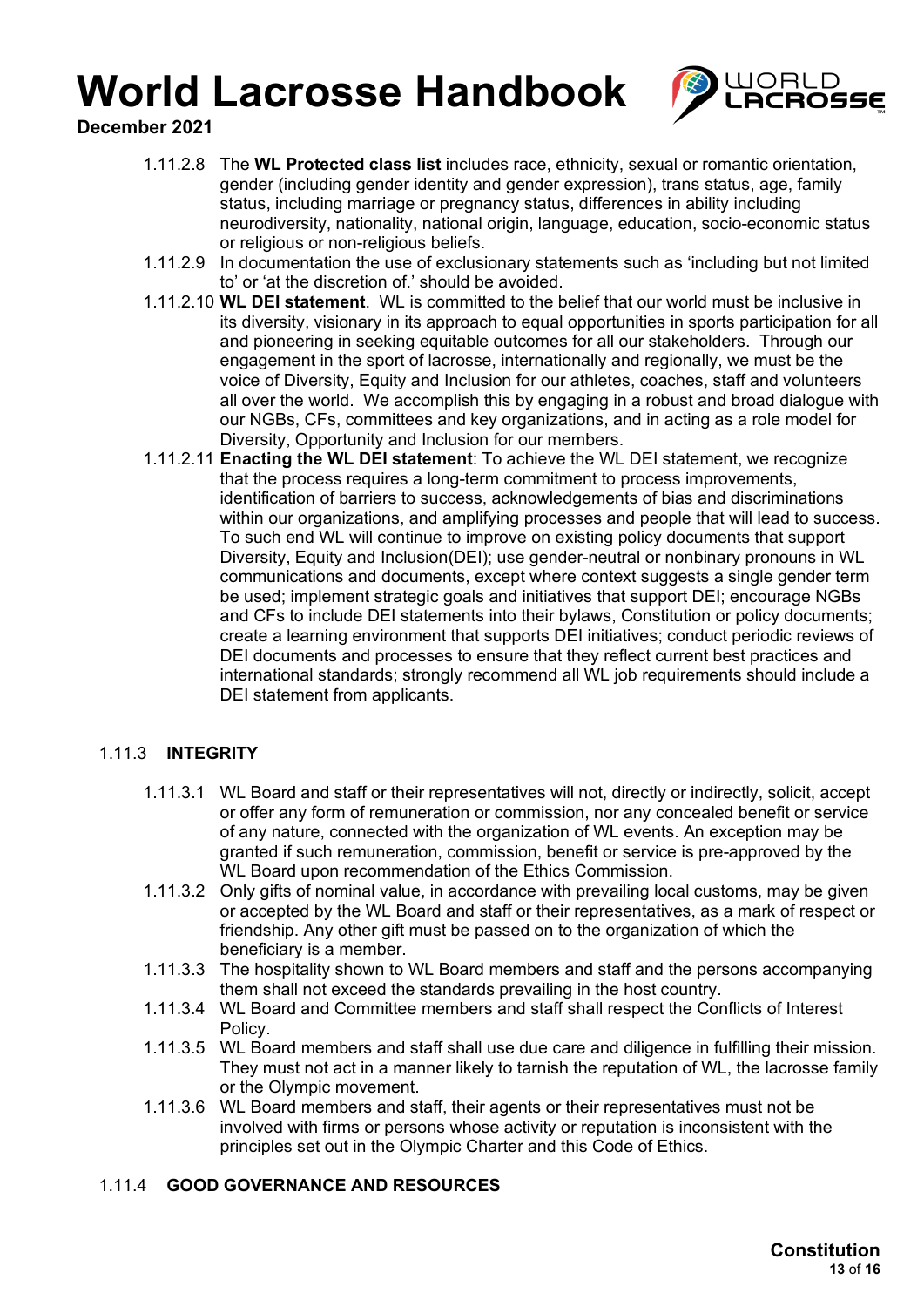

**December 2021**

- 1.11.4.1 WL will adhere to basic universal principles of good governance of the Olympic and sports movement, in particular transparency, responsibility and accountability.
- 1.11.4.2 The income and expenditure of WL shall be recorded in its accounts, which must be maintained in accordance with generally accepted accounting principles. An independent auditor selected by the membership via the General Assembly will check these accounts.
- 1.11.4.3 WL recognizes the significant contribution that broadcasters, sponsors, partners, donors and other supporters of sports events make to the development and prestige of WL events throughout the world. However, such support must be in a form consistent with the rules of sport and the principles defined in the Olympic Charter and this Code of Ethics. They must not interfere in the running of sports institutions. The organization and staging of sports competitions are the exclusive responsibility of the independent sports organizations recognized by the IOC.

### 1.11.5 **RELATIONS WITH NATIONS AND MEMBER NATIONAL GOVERNING BODIES (NGBs)**

- 1.11.5.1 The WL Board will work to maintain harmonious relations with nation state authorities and NGBs in accordance with the principle of universality and political neutrality of the Olympic movement.
- 1.11.5.2 Members of the WL Board are free to play a role in the public life of the states to which they belong. They may not, however, engage in any activity or follow any ideology inconsistent with the principles and rules defined in the Olympic Charter and set out in this Code of Ethics.
- 1.11.5.3 The WL Board will endeavor to protect the environment on the occasion of any events they organize and undertake to uphold generally accepted standards for environmental protection.

#### 1.11.6 **CONFIDENTIALITY**

- 1.11.6.1 WL member NGB officers and staff shall not disclose information entrusted to them in confidence and shall abide by the provisions of the WL Data Protection Policy & Protocols.
- 1.11.6.2 Disclosure of other information shall not be for personal gain or benefit, nor be undertaken maliciously to damage the reputation of any person or organization.

### 1.11.7 **IMPLEMENTATION / ETHICS COMMISSION**

- 1.11.7.1 WL will ensure that the principles and rules of the Olympic Charter and this Code of Ethics are applied.
- 1.11.7.2 The member NGB officers and staff will inform the WL President of any breach of the Code of Ethics with a view to an investigation and possible disciplinary action by the Federation in accordance with the procedures set-out in the WL Handbook.
- 1.11.7.3 The WL Ethics Commission will be chaired by the WL President, or a designated representative approved by the Board and composed of the chair and up to four additional members independent of the Board. Nominations to the Ethics Commission can be made by each WL member NGB, CF and or Olympic Movement party. Additional members will be added as appropriate by the WL Board.
- 1.11.7.4 Any disciplinary procedures recommended by the Ethics Commission to the Board will follow the procedures as outlined in the WL Handbook.

#### 1.11.8 **ANTI-DOPING**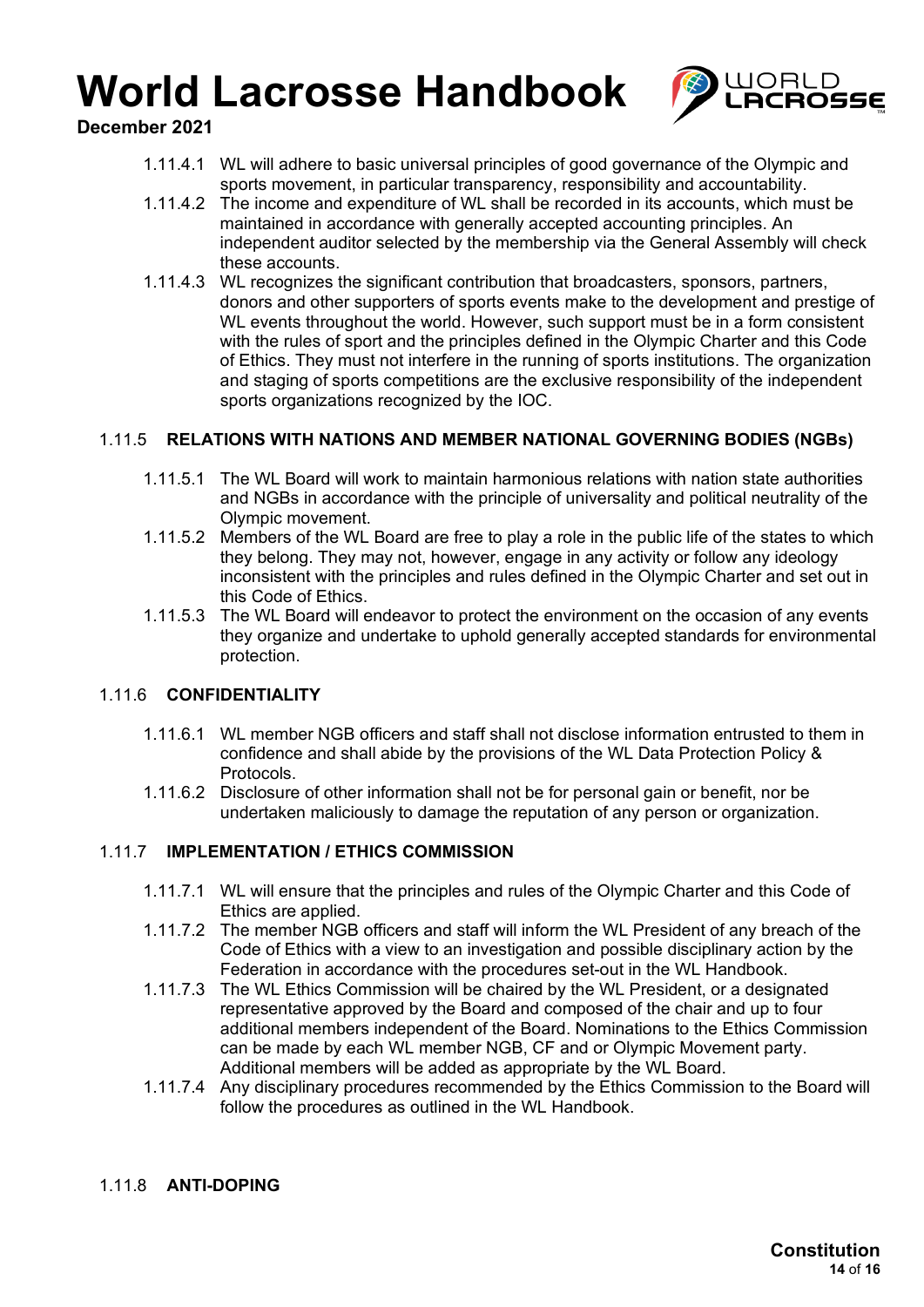

**December 2021**

1.11.8.1 The Federation adopts the Anti-Doping Rules and International Standards prescribed by the World Anti-Doping Agency (WADA). The banned substances and prohibited methods (WADA Prohibited List) will be determined by WADA and further will be published on the WL website.

## **1.12 Disputes and the Court of Arbitration for Sport (CAS)**

- 1.12.1 Procedures for management of disputes between Members, or between a Member and the WL Board, and associated Disciplinary Procedures, are provided in the Codes of Conduct, Protocols and Procedures section of the World Lacrosse Handbook.
- 1.12.2 WL Members who disagree with the results of an appeal conducted according to the approved WL procedures may contact the Court of Arbitration for Sport (CAS) in Lausanne, Switzerland for appropriate guidance.
- 1.12.3 Any costs associated with the engagement of the Court of Arbitration for Sport (CAS) will be the responsibility of the Member taking such action.

### **1.13 Dissolution and/or Merger**

- 1.13.1 The Federation shall not be merged, amalgamated or dissolved except by at least a two-thirds majority resolution of all Full Members voting on a resolution at a meeting of the General Assembly of the Federation.
- 1.13.2 Any merger, amalgamation, dissolution, re-organization or reconstitution will take effect from the conclusion of the meeting of the General Assembly at which the relevant resolution is passed or such later date as is specified in the resolution.
- 1.13.3 Any property, assets and rights of the Federation remaining after discharge of its liabilities will be applied in such manner as the General Assembly (acting by resolution) think fit for the promotion or development or protection of the interests of lacrosse.